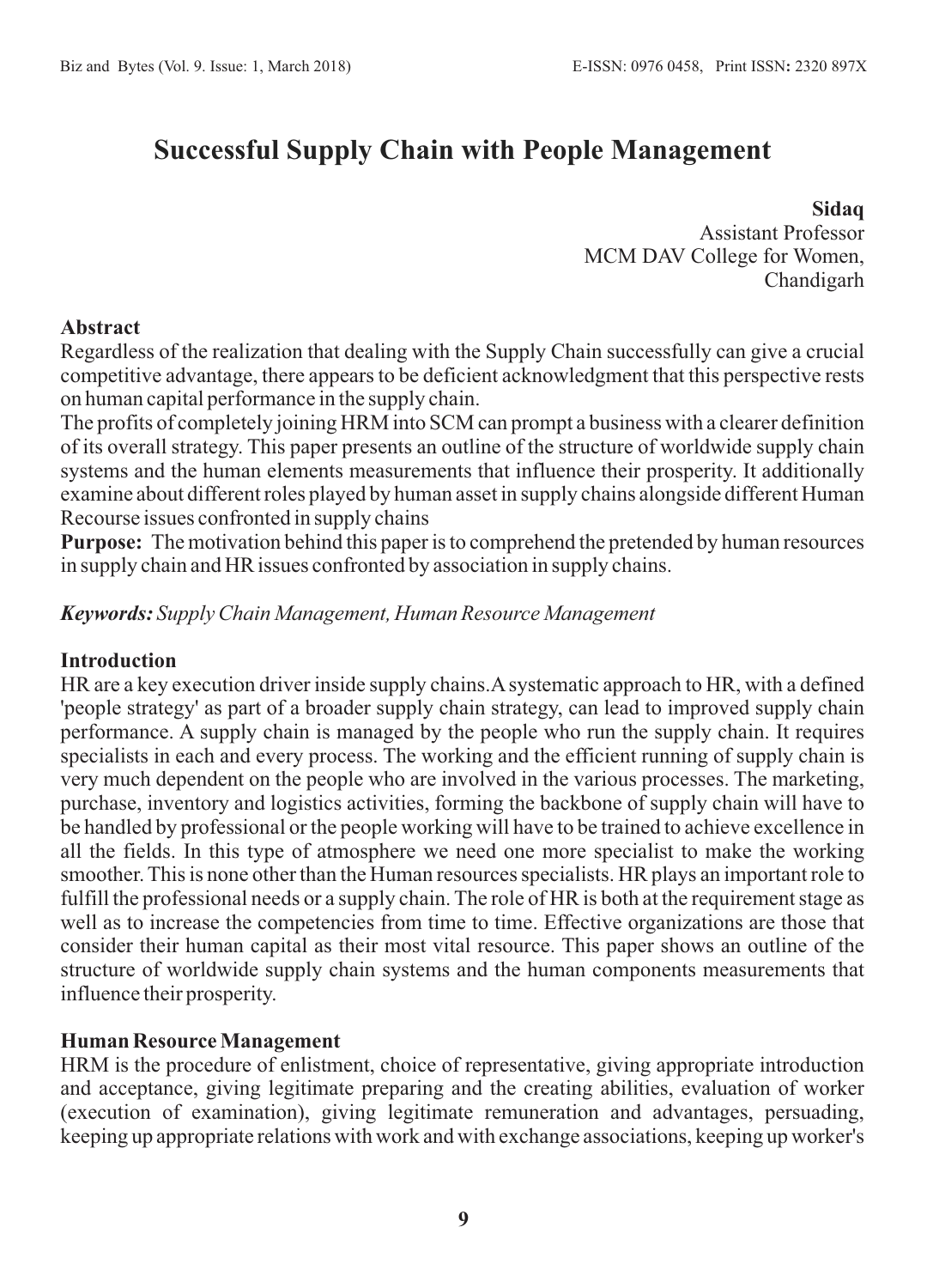wellbeing, welfare and wellbeing by agreeing to work laws of concern state or nation. HRM is a procedure of making the proficient and powerful utilization of HR with the goal that the set objectives are accomplished. The essential target of HRM is to guarantee the accessibility of ideal individuals for right employments so as the authoritative objectives are accomplished adequately. It manages issues identified with individuals, for example, remuneration, procuring, execution administration, association improvement, security, wellbeing, benefits, representative inspiration, correspondence, organization, and preparing.

# **HRM as a Source of Competitive Advantage**

As of late, human asset has been perceived as an imperative wellspring of supported upper hand. A great part of the HR and hypothetical and experimental work has been grounded in the asset based view (RBV) of the firm (Barney, 1986, 1991, 1995). This hypothesis keeps up that with a specific end goal to build up a reasonable upper hand, association must make assets in a way that is uncommon, non-imitable, and non-substitutable. Barney (1986, 1991, 1995), Pfeffer (1994), have contended that in light of the fact that the assets that have generally given associations upper hand are effectively and quickly imitated, the HR of the association might be a critical wellspring of managed upper hand, particularly in the coordinations area.

# **Supply Chains**

A supply chain network is a system between an organization and its providers to create and distribute a particular item. Supply chain administration incorporates providers, makers, and retailers that convey the item to the end client. It also incorporate each business that interacts with a specific item, including organizations that amass and convey parts to the maker. A run of the mill inventory network starts with the environmental, organic, and political direction of normal assets, trailed by the human extraction of crude material, and incorporates a few generation joins (e.g., part development, get together, and converging) before proceeding onward to a few layers of storerooms of consistently diminishing size and progressively remote topographical areas, lastly achieving the customer. In different words, and as per (Stapleton et al., 2006), store network administration is the incorporation of all system exercises which makers, providers, retailers and distributers are included to enhance items, administrations, and data stream all through the anchor from providers to the end clients, without overlooking the requirement for cost decrease while keeping up target benefit level. The members in a supply chain are constantly settling on choices that influence how they deal with the supply chain drivers. Every organization tries to augment its execution in managing these drivers through a blend of outsourcing, banding together, and in-house ability. Expanding worldwide competition for physical and human assets likewise recommends that the more imaginative ways to supply chain administration will procure a more noteworthy extent of worldwide exchange. This is valid for countries and private industry. It might be especially genuine given the forecasts of Hagel, who gives prove that institutional development is harder to duplicate than item or procedure based advancement, and is accordingly a superior spot for organizations to center their development endeavors and assets.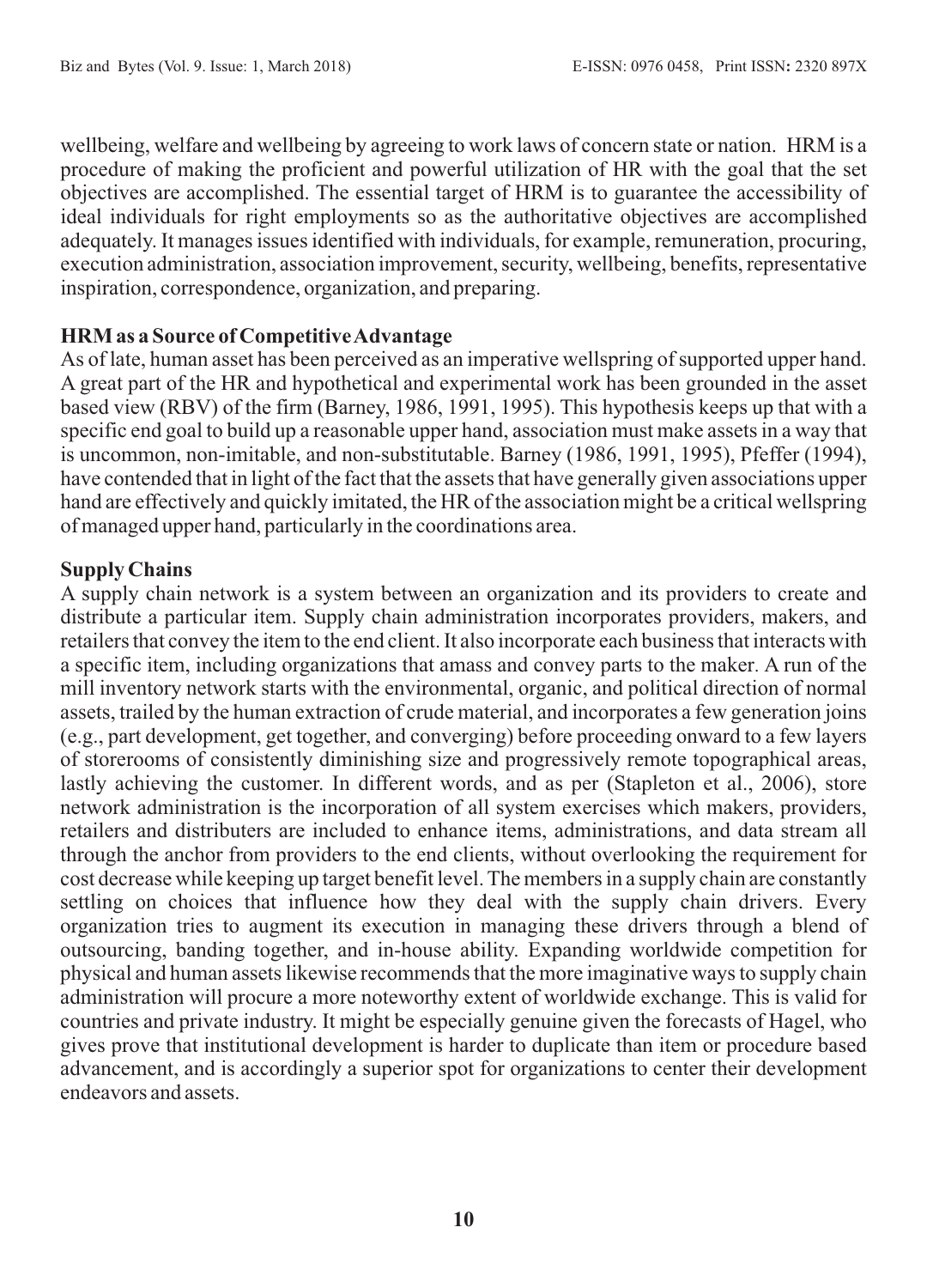# **Role of HR in Supply Chain**

The globalization of business, described by expanded outsourcing, has immovably set the focus on supply chains. It is typical for huge companies to have their supply chains investigated, particularly when setting up processing plants in poor nations, keeping in mind the end goal to guarantee there are no occurrences of sub-standard worker conditions. In any case, alongside this investigation has been a shockingly low level of development regarding better approaches to enhance supply chain administration (SCM). One such region that is every now and again ignored is the worth that human asset administration (HRM) practices can offer to a supply chain.

Essential to this perspective is the regularly ignored reality that the effective administration of a supply chain lays transcendentally on the performance of individuals. For some supply chain managers it is sufficient for them to fret about the apparatus of making the supply chain work. Exertion is focused on picking new manufacturing plant areas or obtaining new transport routines for products. Neglected all through these choices is the way that it is the individuals working inside these industrial facilities or transportation that are in charge of making a gainful supply chain.

The profits of completely joining HRM into SCM can prompt a business with a clearer meaning of its overall strategy. If companies can employ HRM practices to align an entire connected workforce then the long-term improvements in productivity and efficiency should be enough to convince businesses to re-think the relationship between human resource and supply chain management.

There are solid inter dependencies between supply chain management and Human Resource (HR) management and subsequently it is hard to recognize exact limits. Moreover, these limits are persistently moving to suit an incorporation of supply chain and HR exercises. The issue that the logistics expert appearances is that overseeing companywide HR arrangements to impact composed change is frequently outside his or her administration scope. This evacuates the best purpose of influence in achieving cross-functional integration for the individuals who have such responsibility without similar power. Besides, it is greatly hard to tailor facilitated HR strategies that compass practical divisions; numerous logistics experts need learning and involvement in this complex zone.

# **Supply Chains are Made of People**

Asupply chain is a set of organizations that work together in the upstream and downstream flows of products and services to provide finished products to customers.

The arrangement of associations can be as basic as a solitary firm, inside which supplies are conveyed and an item is created, or it can be a perplexing system of crude material providers, outsider Specialist co-ops, wholesalers and deals outlets. The reason for store network administration is to enhance the long haul execution of the individual organizations and of the production network in general. Albeit most associations perceive the significance of deliberately dealing with their supply chains, they are less inclined to benefit from the way that fruitful inventory network Administration lays on the execution of the general population in the store network. In the meantime, human asset experts have built up practices and procedures that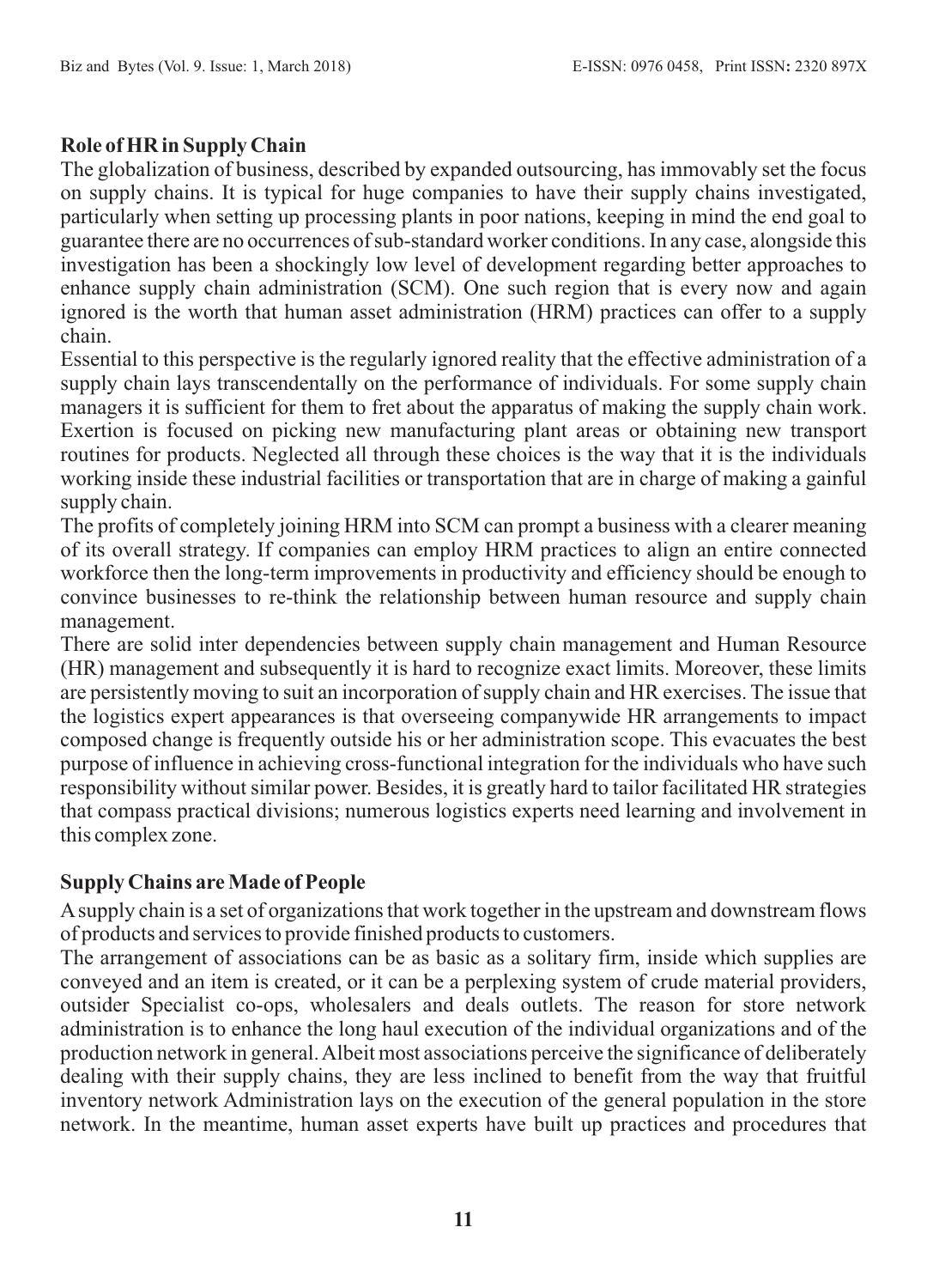enhance specialist and firm execution – yet once in a while do they consider the ramifications of those practices for the Organization's inventory network. In short, both HRM and SCM have inadequate – yet possibly encouraging – viewpoints on overseeing individuals in supply chains.

## **Supply Chains are Managed by People**

Supply chain is managed by the people who run the supply chain. It requires specialists in each and every process. The working and the efficient running of a supply chain is very much dependent on the people who are involved in the various processes. The marketing, purchase, Inventory and logistics activities, forming the backbone of supply chain will have to be handled by professional or the people working will have to be trained to achieve excellence in all the fields. In this type of atmosphere we need one more specialist to make the working smoother. This is none other than the Human resources specialists. HR plays an important role to fulfill the professional needs or a supply chain. The role of HR is both at the requirement stage as well as to increase the competencies from time to time. HR assumes many roles or job titles in management of supply chain.

Specific job titles fall into one of several categories; among them are:

## **Forecasting**

This forte incorporates inventory network examiners, organizers, and undertaking chiefs, who utilize systematic and quantitative strategies to deal with the production network process. They ordinarily center around execution upgrades and recognizing potential issues.

#### **Fulfillment**

Employment titles incorporate satisfaction director, circulation focus manager or dissemination group pioneer. They are frequently accountable for tolerating, securing and dispatching things, and ordinarily manage bunches focused on these activities.

# **Purchasing**

Parts incorporate acquiring administrator, acquisitions supervisor and purchaser. Experts in these positions normally coordinate purchasing exercises, find providers, arrange contracts, and organize materials administration.

#### **Storage and Circulation**

Known as stockroom tasks administrators, chiefs of coordinations, or distribution center and conveyance directors, these production network administration experts are talented in stock administration; from getting and putting away merchandise, to taking care of requests crosswise over town or around the world.

# **CustomerAdministration**

Otherwise called client arrange administrators and coordinations or circulation organizers, these experts design and direct exercises of client benefit groups, to guarantee precise requests, proficient shipments, and auspicious conveyance of items.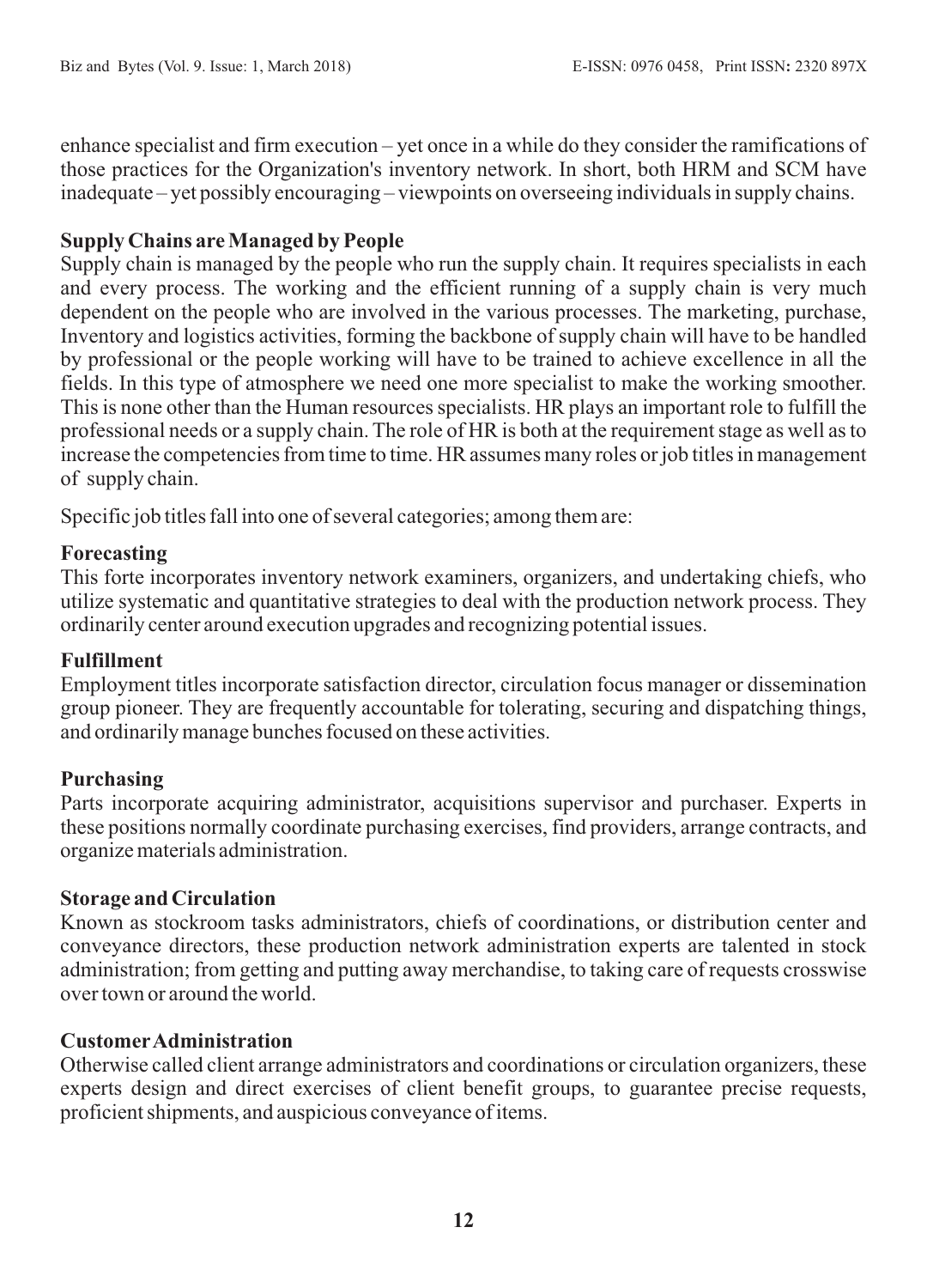# **HR Issues Faced in Supply Chains**

Main Human Resources issues facing the Supply Chain Management are:

# **Job Attraction**

A standout amongst the most widely recognized human resources difficulties being confronted, and is required to proceed in that capacity throughout the following few years is Job attraction. The most widely recognized enrollment issue confronting managers is discovering workers with the abilities needed. This may be reproduced by other basic difficulties, which incorporate rivalry for resources, and absence of consciousness of/enthusiasm for the supply chain area.

## **Retention**

Retention is additionally one of the primary human resources issues in this segment, particularly in light of the fact that workers within this division, is by all accounts prepared to hunt new open doors within and outside of the supply chain. The supply chain representative populace is prevalently between the ages of 25 and 55. The danger of losing learning and experience as a consequence of retirement is not so much a squeezing test; notwithstanding, plans to add to the succeeding arrangement of pioneers and to guarantee an exchange of information and experience require more consideration. Businesses must make utilization of retention strategies to give a career pathway and adaptable work timetables.

# **Succession and Career Planning**

Absence of a career pathway and succession planning are the most vital Human Resource challenges, and there is requirement for succession and career planning. For the situation career advancement, bosses create from within or enlisted person experienced and master representatives from different associations

#### **Moving with Technology**

Staying informed concerning change in technology and the related difficulties of data administration are basic. Workers must be sufficiently prepared to permit them to utilize technology. Steady innovative change adds to human numerous other human resources difficulties identified with job upgrading and new ability sets needed.

#### **Conclusion**

The supply chain work in organizations has advanced fundamentally in late decades and is today perceived as a standout amongst the most critical key capacities in the usage of organizations' business method. HR experts can fill the gaps in their knowledge about Supply Chain Management and can deliver better expertise, in the right quality, at the right location, and at the right time only by providing them proper training and education programs. Having contemporary supply chain training for HR experts is totally crucial. Aside from essentials of SCM, more information on the linkages between supply chain and other disciplines would be extremely essential  $\&$  important. Without such information HR proficient can't do equity while recruiting, inducting and training people for Supply Chain Management.